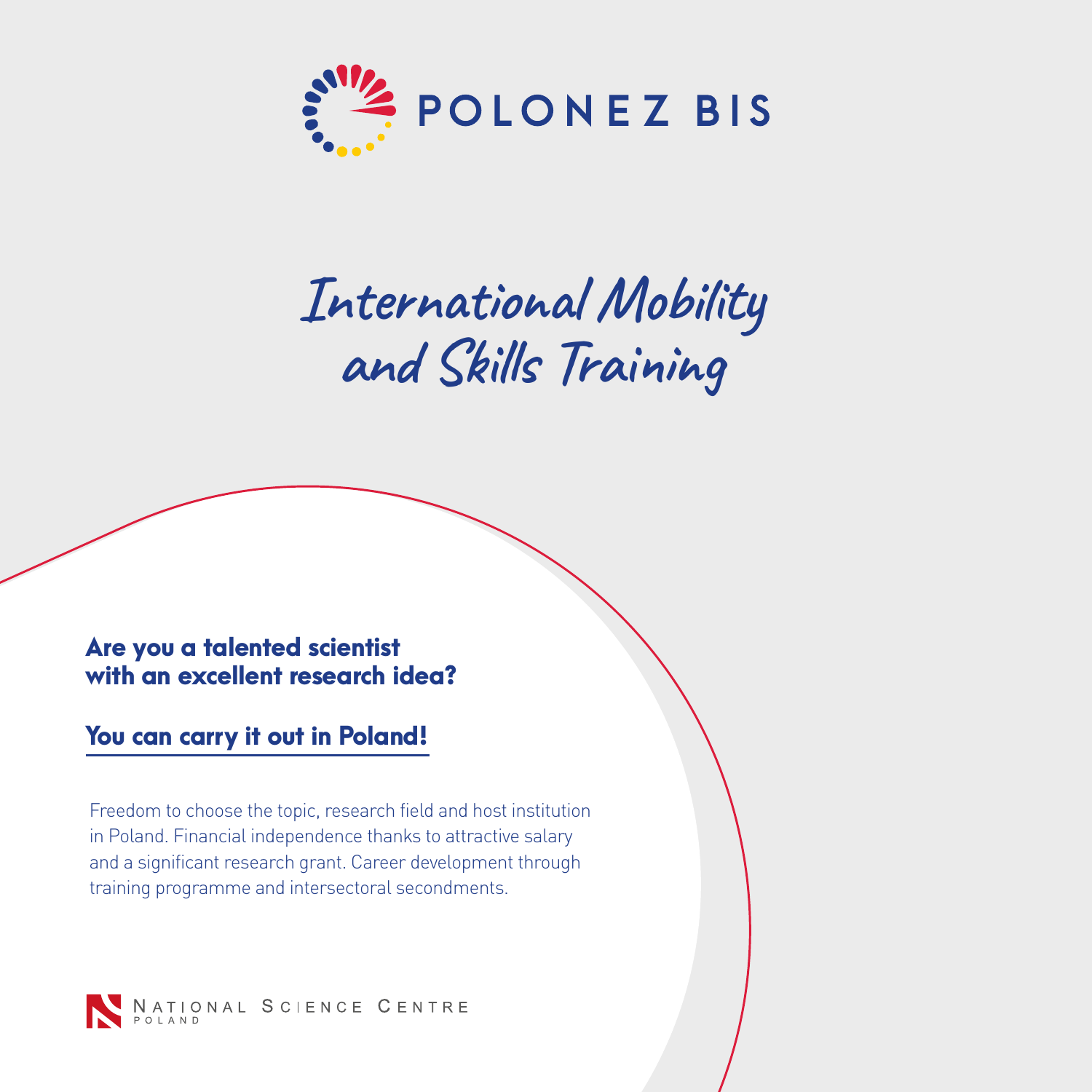# About the programme

**POLONEZ BIS is co-funded by the European Commission and the Polish National Science Centre under the Marie Skłodowska-Curie COFUND grant. In three calls to be announced in 2021 and 2022 the programme will recruit 120 experienced researchers from all over the world.**

**They will move to Poland for 24 months to conduct their basic research in public or private institutions of their choice. The programme guarantees successful Fellows a full time employment and an additional grant for the implementation of their own projects in a research field of their choice.**

**The research component will be complemented by a series of attractive workshops on transferable skills and an opportunity for cross-sectoral cooperation during short-term secondments.** 



Project Info in EC Research and Development Information Service (CORDIS)



#### • citizens of any country, regardless of nationality, age and gender

- holders of PhD or at least four years of full-time documented research experience
- researchers who have not lived or worked in Poland for more than 12 months within the 3 years before the date of the call launch (researchers displaced by conflicts or applying for refugee status are eligible for extensions)
- researchers prepared to move to Poland for 2 years for the duration of their research project



- Full time employment contract with full health and Social Security coverage under the Polish Labour Code
- Attractive salary including:
	- Living and Mobility allowance:  $\epsilon$  4 465 per month gross
	- Family allowance:  $\epsilon$  300 per month gross (if eligible)
	- Special needs allowance: € 200 per month gross (if eligible)
- Research grant up to € 100 000 to cover salaries of the research team, purchase of equipment, costs of field research, scientific conferences, intersectoral secondments (fees, travel and subsistence)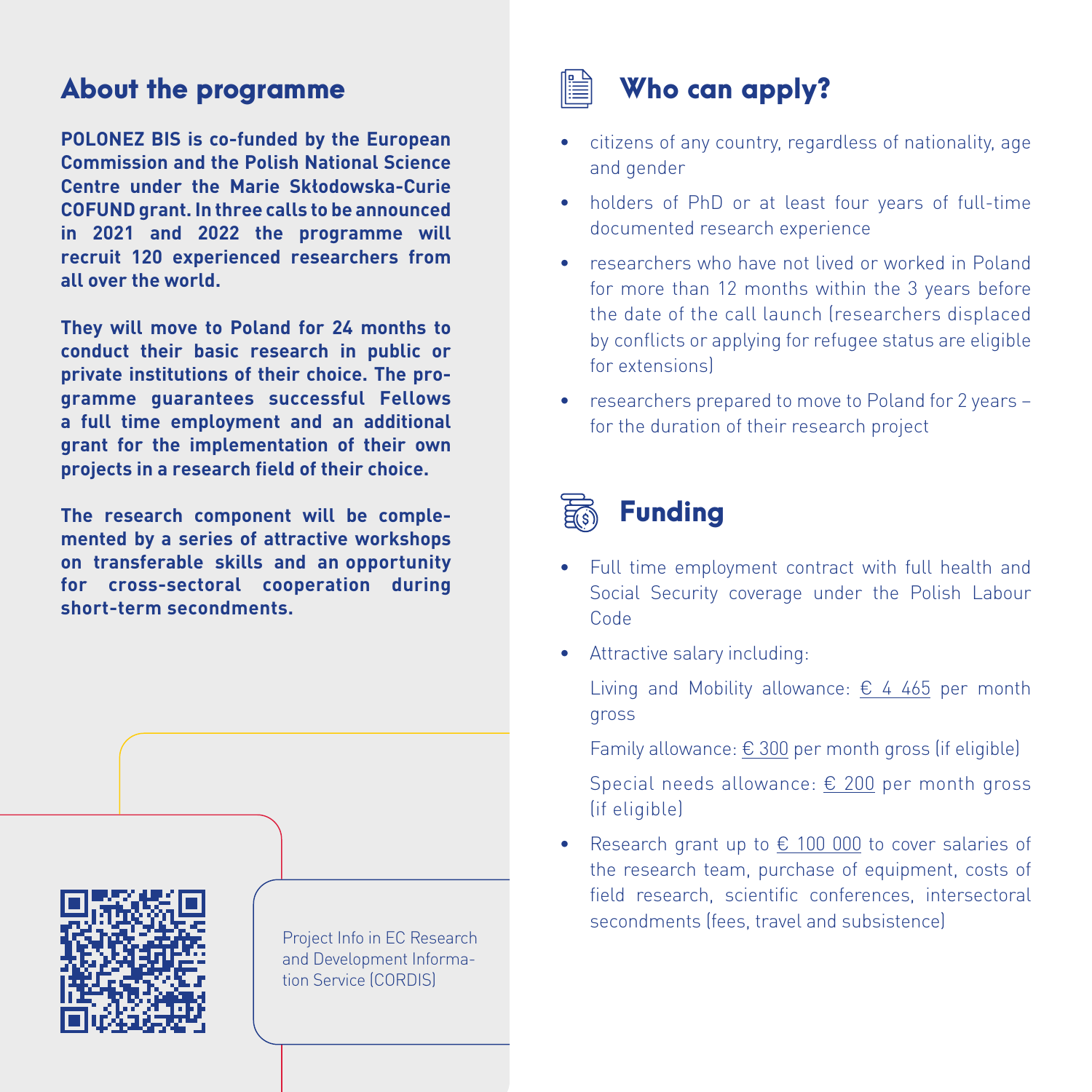# **Reduced** Training

A training programme conducted in cooperation with institutional partners will include:

- transferable skills
- career development planning with The Careers Research and Advisory Centre – Vitae
- cooperation with business with Startup HUB Poland Foundation
- promotion of science with Polish Women Scientists Network
- use of Open Access tools with the Interdisciplinary Centre for Mathematical and Computer Modelling of the University of Warsaw.



# Host institutions

Fellowships can be hosted by any organisation registered in Poland. The profile of the selected institution should reflect the nature of the rese-arch project. An institution which employed the applicant within the 3 years before the proposal submission deadline is not eligible.

The host institution will provide the Fellow with the support of a mentor in the chosen field of research and an administrative assistant to help successfully manage the project. The host institution will receive 20% lump sum for indirect costs related to project management.



In order to be funded applicants should demonstrate that they are eligible and have the skills to implement the proposed project. The project should also have a significant impact on Fellows' future career prospects.

The National Science Centre employs open, transparent, merit-based and impartial evaluation procedures which involve a two-stage peer review carried out by national and international experts and reviewers. At stage 2 of the evaluation all applicants will be invited to an online interview. The cut-off score will be 70%.

Selection is based on four criteria: